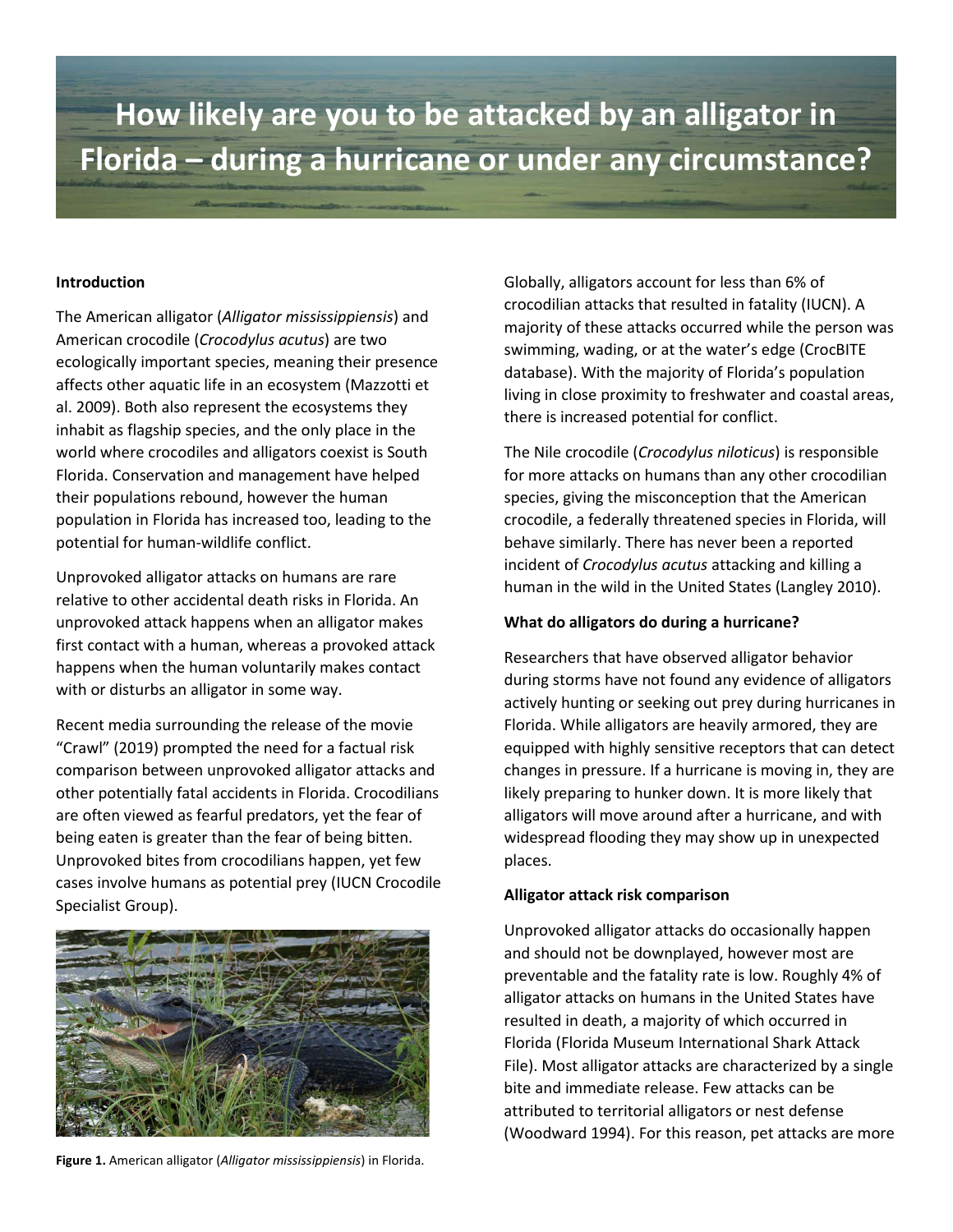common since they are often perceived as potential prey by alligators (Harding and Wolf 2006).

The risk of a fatal alligator attack is low when compared to other relative risks of preventable injury-related fatality in Florida.

According to a comparison of animal-related fatalities from CDC WONDER database, venomous injuries, largely from contact with hornets, wasps, and bees accounted for an average of over 56 fatalities per year, compared to an average of about 1 fatality per year from alligator attacks in the United States (Forrester et al. 2012). Of nonvenomous animal fatalities, a majority (approximately 72 per year) resulted from interactions with mammals or dogs (Forrester et al. 2012).



**Figure 2**. Comparisons of preventable injury-related fatality in Florida from 2017-2018. (*Sources:* Accidental death data from National Safety Council and weather data from National Weather Service).

## **Conclusion**

There is no evidence to suggest that unprovoked alligator attacks will increase during a hurricane. Unprovoked attacks in Florida are infrequent, and rarely lead to death.

While the number of nuisance alligator reports in Florida appears to be increasing each year, past research and FWC's experience suggest that a majority of complaints to request alligator removal are due to general fear of the potential danger of alligators (Hines

and Woodward 1980). This is followed by general dislike of alligators.

There are several factors that may explain an increase in the number of adverse alligator encounters in Florida over the past decade. First, populations of American alligators are increasing and recovering (U.S. Fish and Wildlife Service 1987). Second, as more people move to coastal and freshwater environments of Florida, the interactions between humans and alligators increases, thus increasing the number of nuisance alligator complaints (Florida Fish and Wildlife Conservation Commission alligator harvest summary). The highest number of nuisance alligator complaints come from high population areas (Waters et al. 2010). Lastly, one of the most complete data sets available on crocodilian attacks globally is for American alligators in Florida, USA.

## **Recommendations**

Follow these recommendations to reduce the risk of an adverse encounter with a wild alligator in Florida.

How to prevent negative interactions with alligators:

- Never feed an alligator (it's illegal)
- o Keep a safe distance or avoid areas known to have alligators
- o Swim only in designated areas during daylight. Even better have a designated lookout to keep watch for alligators
- o Keep pets away from water
- o Recognize the threat and take precautions to minimize

What to do in the event of an attack (Mazzotti unpub.)

- o Run in a straight line, do not zig-zag
- o Fight like your life depends on it
- o If bitten, poke the alligator in the eyes, punch and kick it, especially around the head
- o Try to induce a gag reflex by jamming objects in the back of an alligator's mouth
- o Often an alligator will reposition a prey item in its mouth, that is your opportunity to escape

**For more information on living with alligators, see:**  [https://myfwc.com/media/16070/alligator](https://myfwc.com/media/16070/alligator-brochure.pdf)[brochure.pdf](https://myfwc.com/media/16070/alligator-brochure.pdf)